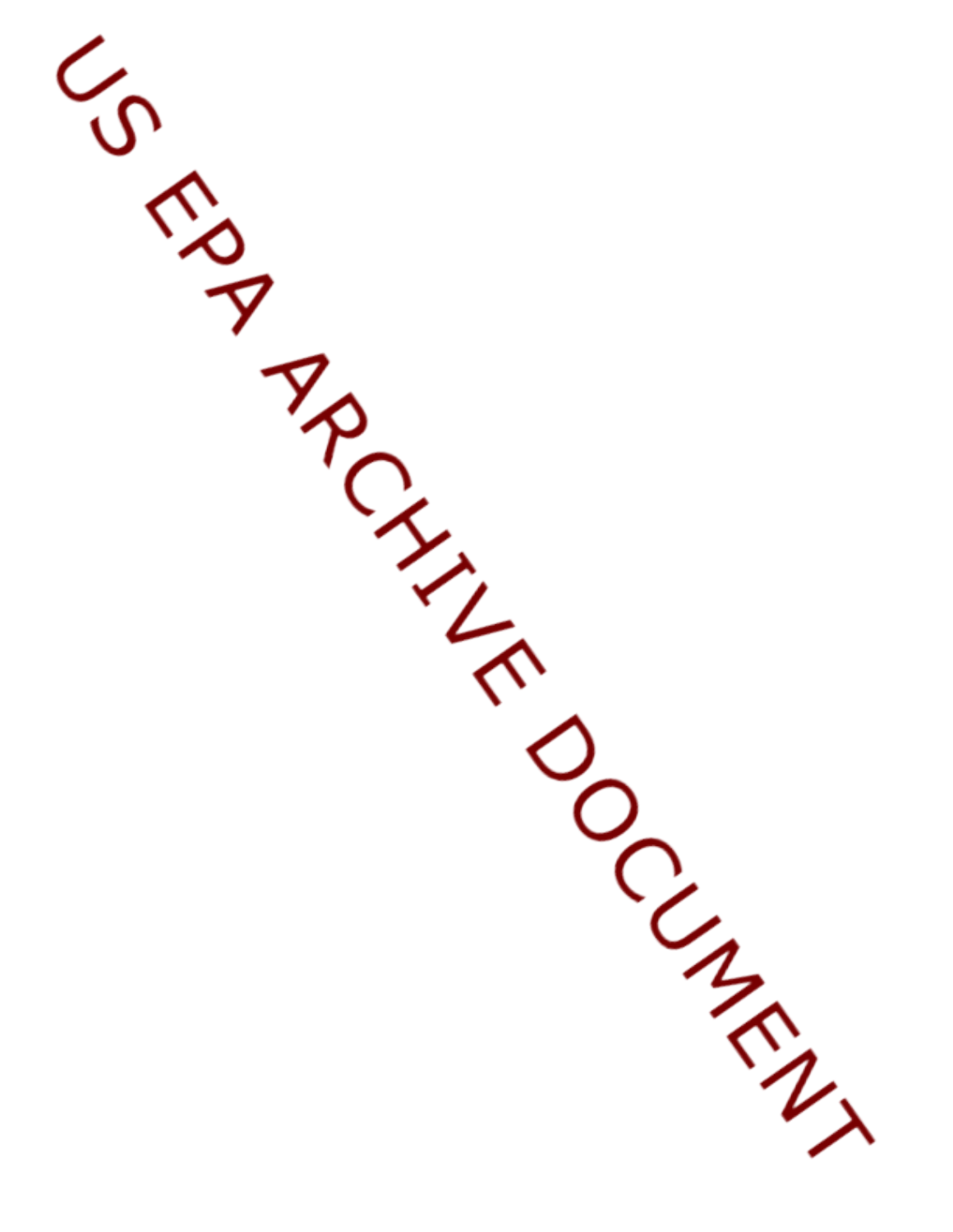

#### **UNITED STATES ENVIRONMENTAL PROTECTION AGENCY**  Office of Research and Development Washington, D.C. 20460



#### **ENVIRONMENTAL TECHNOLOGY VERIFICATION PROGRAM VERIFICATION STATEMENT**

| TECHNOLOGY TYPE:                  | FIELD-PORTABLE GAS CHROMATOGRAPH                                                                                       |
|-----------------------------------|------------------------------------------------------------------------------------------------------------------------|
| APPLICATION:                      | <b>MEASUREMENT OF CHLORINATED VOLATILE ORGANIC</b><br><b>COMPOUNDS IN WATER</b>                                        |
| TECHNOLOGY NAME:                  | <b>Voyager</b>                                                                                                         |
| <b>COMPANY</b><br><b>ADDRESS:</b> | <b>Perkin-Elmer Corporation - Photovac Monitoring Instruments</b><br><b>50 Danbury Road</b><br><b>Wilton, CT 06897</b> |
| PHONE:                            | (203) 761-2557                                                                                                         |

## **PROGRAM DESCRIPTION**

The U.S. Environmental Protection Agency (EPA) created the Environmental Technology Verification Program (ETV) to facilitate the deployment of innovative environmental technologies through verification of performance and dissemination of information. The goal of the ETV program is to further environmental protection by substantially accelerating the acceptance and use of improved and cost-effective technologies. The ETV program is intended to assist and inform those involved in the design, distribution, permitting, and purchase of environmental technologies.

Under this program, in partnership with recognized testing organizations, and with the full participation of the technology developer, the EPA evaluates the performance of innovative technologies by developing demonstration plans, conducting field tests, collecting and analyzing the demonstration results, and preparing reports. The testing is conducted in accordance with rigorous quality assurance protocols to ensure that data of known and adequate quality are generated and that the results are defensible. The EPA National Exposure Research Laboratory, in cooperation with Sandia National Laboratories, the testing organization, evaluated field-portable systems for monitoring chlorinated volatile organic compounds (VOCs) in water. This verification statement provides a summary of the demonstration and results for the Perkin-Elmer Photovac, Voyager field-portable gas chromatograph (GC).

## **DEMONSTRATION DESCRIPTION**

The field demonstration of the Voyager portable GC was held in September 1997. The demonstration was designed to assess the instrument's ability to detect and measure chlorinated VOCs in groundwater at two contaminated sites: the Department of Energy's Savannah River Site, near Aiken, South Carolina, and the McClellan Air Force Base, near Sacramento, California. Groundwater samples from each site were supplemented with performance evaluation (PE) samples of known composition. Both sample types were used to assess instrument accuracy, precision, sample throughput, and comparability to reference laboratory results. The primary target compounds at the Savannah River Site were trichloroethene and tetrachloroethene. At McClellan Air Force Base, the target compounds were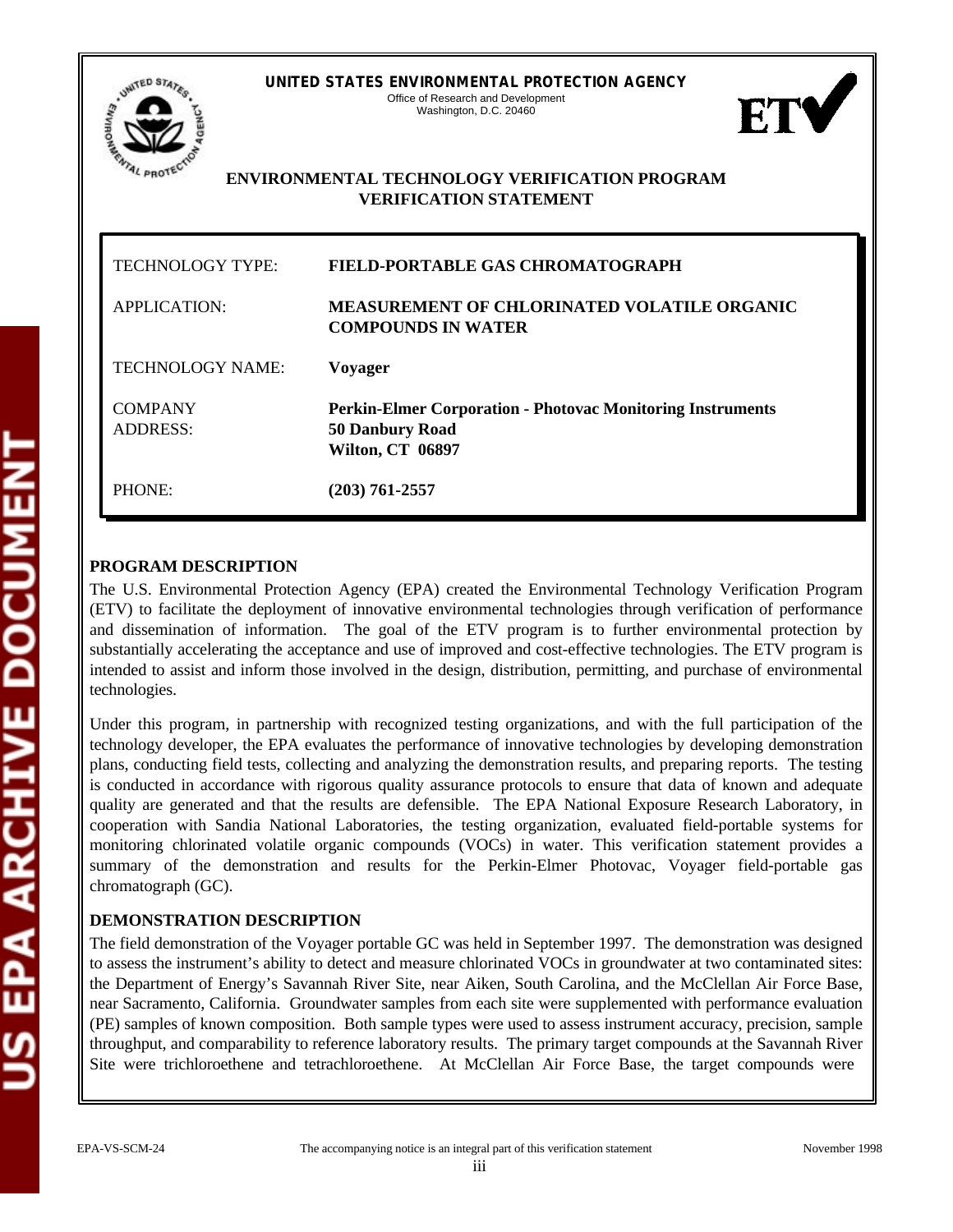trichloroethene, tetrachloroethene, 1,2-dichloroethane, 1,1,2-trichloroethane, 1,2-dichloropropane, and *trans*-1,3 dichloropropene. These sites were chosen because they contain varied concentrations of chlorinated VOCs and exhibit different climatic and geological conditions. The conditions at these sites are typical, but not inclusive, of those under which this technology would be expected to operate. A complete description of the demonstration, including a data summary and discussion of results, may be found in the report entitled *Environmental Technology Verification Report, Field-Portable Gas Chromatograph, Perkin-Elmer Photovac, Voyager*. (EPA/600/R-98/144).

## **TECHNOLOGY DESCRIPTION**

Gas chromatography with electron capture detection is a proven analytical technology that has been used in environmental laboratories for many years. The gas chromatographic column separates the sample into individual components. The electron capture detector measures a change in electron current from a sealed radioactive source as compounds exit the chromatographic column, move through the detector, and capture electrons. The electron capture detector is particularly sensitive to chlorinated compounds. Compounds are identified by matching the column retention time of sample components, run under controlled temperature conditions, to those of standard mixtures run under similar conditions. Quantitation is achieved by comparing the detector response intensity of the sample component and the standard. A GC offers some potential for identification of unknown components in a mixture; however, a confirmational analysis by an alternative method is often advisable. Portable GC is a versatile technique that can be used to provide rapid screening data or routine monitoring of groundwater samples. In many GC systems, the instrument configuration can also be quickly changed to accommodate different sample matrices such as soil, soil gas, water, or air. As with all field analytical studies, it may be necessary to send a portion of the samples to an independent laboratory for confirmatory analyses.

The Voyager includes an on-board processor and is encapsulated in a weather-resistant case. The GC unit weighs about 15 pounds and the accessories for water analysis weigh about 33 pounds. Both units can be easily transported and operated in the rear compartment of a minivan. The instrument utilizes an equilibrium headspace technique for the analysis of VOCs in water. Instrument detection limits for many chlorinated VOCs in water are in the range of 5 to 10  $\mu$ g/L. Sample processing and analysis can be accomplished by a chemical technician with 1 day of training; however, instrument method development and initial calibration may require additional experience and training. At the time of the demonstration, the baseline cost of the Voyager and headspace sampling accessories was \$24,000. Operational costs, which take into account consumable supplies, are on the order of \$25 per 8-hour day.

# **VERIFICATION OF PERFORMANCE**

The following performance characteristics of the Voyager were observed:

*Sample Throughput:* Throughput was one to three samples per hour. This rate includes the periodic analysis of blanks and calibration check samples. The sample throughput rate is influenced by the complexity of the sample, with less complex samples yielding higher throughput rates.

*Completeness:* The Voyager reported results for all 166 PE evaluation and groundwater samples provided for analysis at the two demonstration sites.

*Analytical Versatility:* The Voyager was calibrated for and detected 75% (24 of 32) of the PE sample VOCs provided for analysis at the demonstration. Three pairs of coeluting compounds were encountered in the GC methods used during this demonstration. For the groundwater contaminant compounds for which it was calibrated, the Voyager detected 39 of the 44 compounds reported by the reference laboratory at concentration levels in excess of  $1 \mu g/L$ . A total of 68 compounds were detected by the reference laboratory in all groundwater samples.

*Precision:* Precision was determined by analyzing sets of four replicate samples from a variety of PE mixtures containing known concentrations of chlorinated VOCs. The results are reported in terms of relative standard deviations (RSD). The RSDs compiled for all reported compounds from both sites had a median value of 20% and a 95<sup>th</sup> percentile value of 69%. By comparison, the compiled RSDs from the reference laboratory had a median